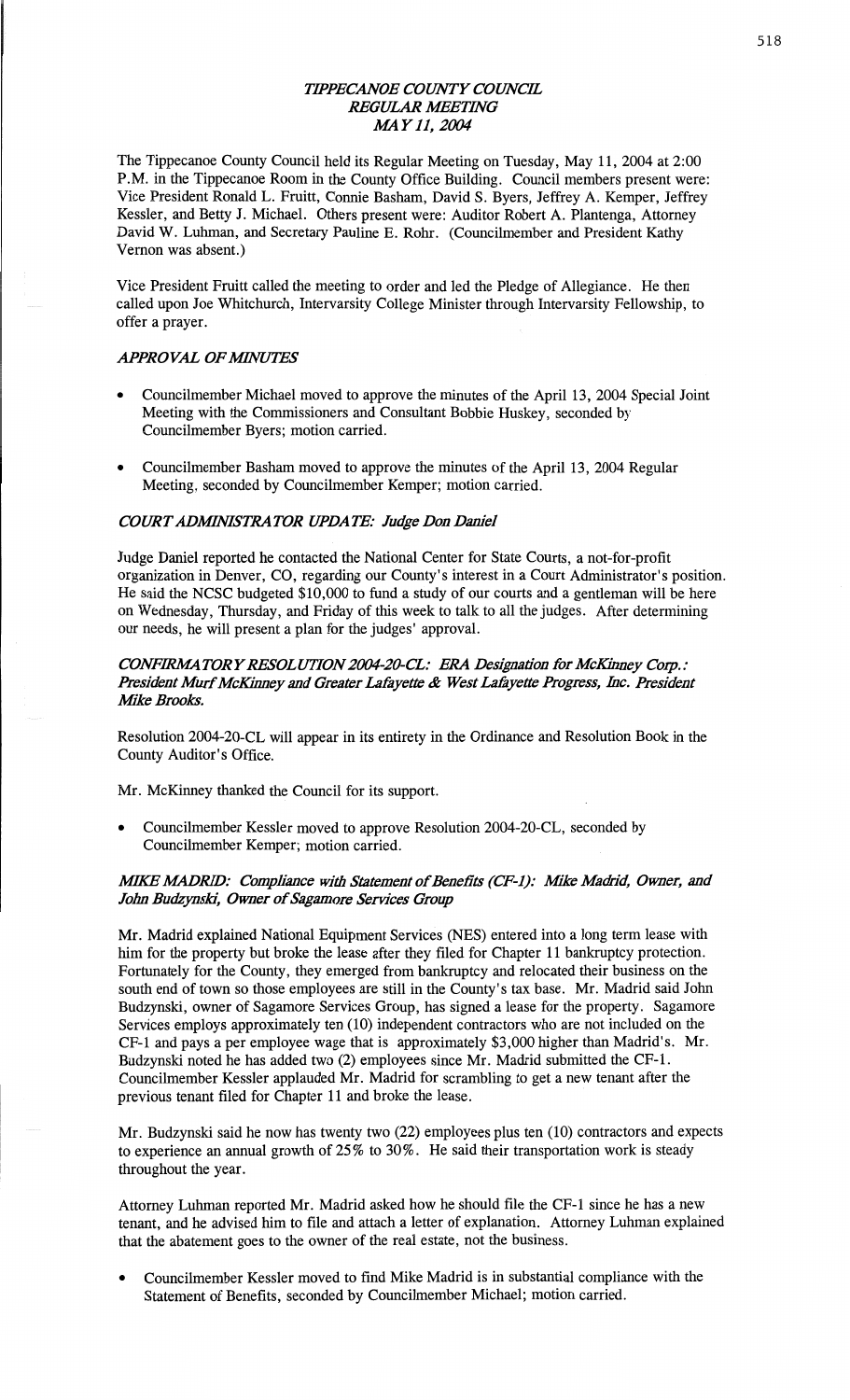# *ATLAS* EX CA VA *TflVG,* WC. .' *Compliance with Slam-went* of Benefit: *(CF-1):*  Secretary/Treasurer Tina Dillon

Councilmember Byers commented the Council has not received quarterly employment reports as requested last year, but Auditor **Plantenga** responded the Auditor's Office received them. Mrs. Dillion supplied **those** numbers:

| 2003 | $1st$ quarter<br>$2nd$ quarter<br>$3rd$ quarter<br>$4th$ quarter | 113<br>140<br>154<br>156 |
|------|------------------------------------------------------------------|--------------------------|
|      |                                                                  |                          |

2004  $1<sup>st</sup>$  quarter 133

Mrs. Dillion said they have begun sub-contracting some of their work locally and formed a new company, Atlas Day Lighting that is separate from **Atlas** Excavating but operates out of the same facility. Atlas Day Lighting uses hydro vacuum trucks to pot hole into the ground with high pressure water to remove dirt when locating or installing utilities.

Councilmember Basham inquired about salary amounts. Mrs. Dillon said they just signed **a**  contract that will increase wages approximately 5% over the next 3 to 5 years. The union base for 130 to 140 employees is \$20 per hour **plus** \$7 for benefits for laborers and \$37 to \$40 per hour plus benefits for operators. Office staff, approximately 8 workers, earn \$15 per hour plus benefits.

**0** Councihnember Kemper moved to find Atlas Excavating, Inc. is in substantial compliance with the Statement of Benefits, seconded by Councilmember Kessler; motion carried.

# *VISION 2020 UPDATE: John Corey and Kathy Dale*

Mr. Corey thanked the Council for their continued support. He distributed their plan that he said is **a** consensus **based action.** He discussed the continuum of involvement level by various organizations. Mrs. Dale said it is important to know this is **a** non-member organization where people can become involved and effect change quickly.

Councilmember Kessler said he was involved in the early phase of Vision 2020, **and,** he **believes**  people will appreciate this organization fifty years from **now.** 

# *RESOL UT10N2004-21-(1: Prelimiuazy Approval* of *Issuance* ofBonds' for Lafiyettc Venetian *Blind, Inc.: Lafayette Venetian Blind: Attorney Tom McCully and Controller Mark Trowbzidge*

Resolution 2004-21-CL will appear in its entirety in the Ordinance and Resolution Book in the County **Auditor's Office.** 

Attorney Luhman explained the County received a request from Lafayette Venetian **Blind, Inc.**  to issue tax exempt bonds totaling **\$3.2 million.** Yesterday, the Tippecanoe County Economic Development Commission met and approved a resolution recommending the County adopt a resolution giving preliminary approval to **a** proposed issuance of economic development revenue and revenue refunding bonds for financing and refinancing Lafayette **Venetian Blind's** project. He said Lafayette Venetian Blind is adding 48,000 square feet to their current facility at a cost of **\$2.1** million and **have** current outstanding economic development bonds of **\$1.1** million from 1990 **when** the current facility was built. He said the County will be obligated to help finance the project but not repay the **bonds;** repayment will come from Lafayette Venetian Blind revenue. If approved today, Lafayette **Venetian Blind** has to apply for State approval before they can issue **bonds.** He noted the State has an **annual** volume cap for issuance of Economic Development **Bonds.** 

Mr. McCully reported **that** Lafayette **Venetian** Blind **issued** \$5 million of Economic Development **Bonds** in 1990 to build the current facility. They currently employ 757 and plan to add **another** 50 employees when the addition is complete in early September and 10 each year for the next two years. He estimated the payroll will exceed \$20 million when the project is completed. He **explained** they are requesting the County's approval because **a** tax exempt entity has to issue Economic Development Bonds.

Councilmember Kessler moved to approve Resolution 2004-21-CL, seconded by **Councilmember** Michael; **motion** carried.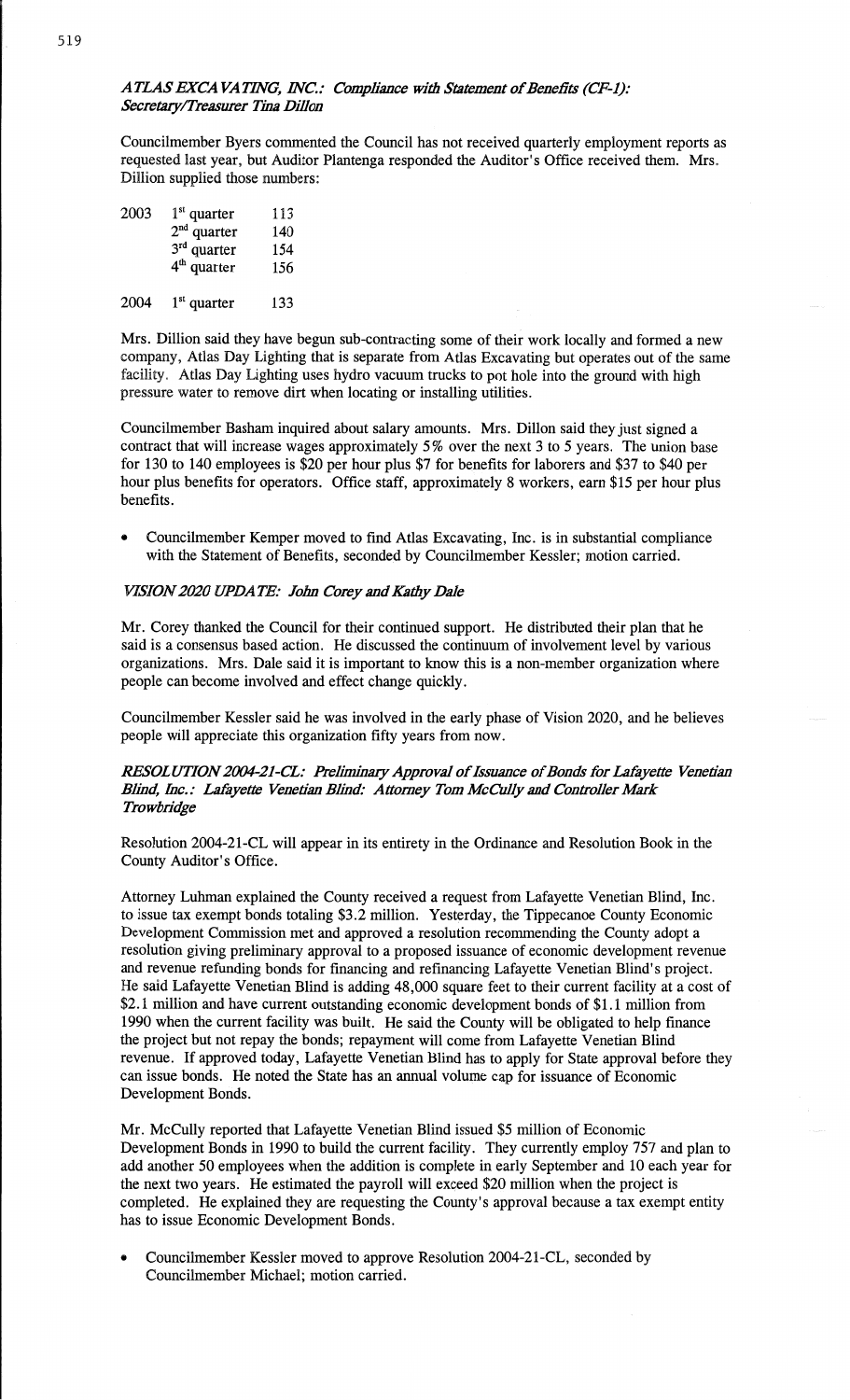## *MTEREST STATEMENT: Chief Deputy Treasurer Shannon Withers*

Mrs. Withers distributed the Interest Report showing the average interest rate for March 2004 was 1.14%. She said tax bills will be mailed by the end of the week and **payments** are due May 28, 2004.

## *ENANCZAL* STA *TEMNT: Auditor Robert Plantenga*

Auditor Plantenga reported the 2004 uncommitted County General Funds through April 30, 2004 are \$496,338.66.

# *SUPERIOR COIRT* V: *Judge* Les *Meade*

#### **ADDITIONAL APPROPRIATION:** \$3,000.00 3,000.00 Part-time

Judge Meade explained he has a **full** time employee who will be out ten weeks due to surgery. He **said** he will need **additional** funds to pay **a** part-time employee to work in her place.

**<sup>0</sup>**Councilmember Byers **moved** to approve an **additional** \$3,000 for Part-time, seconded by Councilmember Michael; **motion** carried.

#### *SUPERIOR COIRT: Judge* Don *Johnson*

# **ADDITIONAL APPROPRIATION:** \$44,500.00

29,000.00 Pauper Attorney 500.00 Office Supplies 15,000.00 Jury Expenses

Judge Johnson **requested** additional funds he expects will carry these line **items** through three (3) **months.** He has \$18,000 in outstanding Pauper Attorney bills and **thinks** the shortfall in Jury **Expense** is due to the mileage rate increase. Judge Johnson **said** Pauper Attorney costs will be reduced **when** we receive funds from the Public Defender Reimbursement Program **that** began **April** 1, 2004.

Auditor Plantenga **noted** Superior **Court** has a \$9,000 balance in the Jury Pay Fund.

**0** Councilmember Kemper moved to approve \$29,000 for Pauper Attorney, \$500 for Office Supplies, and \$6,000 for Jury Expense, seconded by Councilmember Michael; motion carried.

# *SUPERIOR COWTH/IV—D COURT: Judge* Tom *Busch*

# **ADDITIONAL APPROPRIATION: \$48,284.00**

| 16,800.00 | Appointed Official/IV-D Magistrate |
|-----------|------------------------------------|
| 16,654.00 | Full Time Employee/Court Reporter  |
| 1,167.00  | Overtime                           |
| 2,651.00  | Social Security                    |
| 981.00    | Retirement                         |
| 3,607.00  | Health Insurance                   |
| 84.00     | Long Term Disability               |
| 58.00     | Life Insurance                     |
| 70.00     | <b>Flex Benefits</b>               |
| 1,212.00  | Worker's Comp                      |
| 1,800.00  | <b>Office Supplies</b>             |
| 250.00    | Travel & Training                  |
| 2,950.00  | Liability Insurance                |

| <b>SALARY ORDINANCE</b> | <b>Position</b> | Rate | Salary |
|-------------------------|-----------------|------|--------|
|                         | Magistrate      |      | 16,800 |
|                         | Court Reporter  |      | 16,654 |

Judge Busch explained the Federal **IV-D** Program will reimburse 67% of the cost to operate a IV-D Court to collect Child Support payments. On April 5, 2004, the Commissioners approved a part-time Magistrate (Court Commissioner) to work two days per week and a full time Court Reporter. Because the Court Reporter will work solely in the **IV-D** Court, he said this will mitigate Overtime cost. **A IV-D** Court will free up time spent on IV-D cases in **other** courts and allow 67% reimbursement for costs the County is currently paying **100%.** Time spent by the **Clerk's** employees in the **IV-D** Court will be tracked and **that** cost will be reimbursed.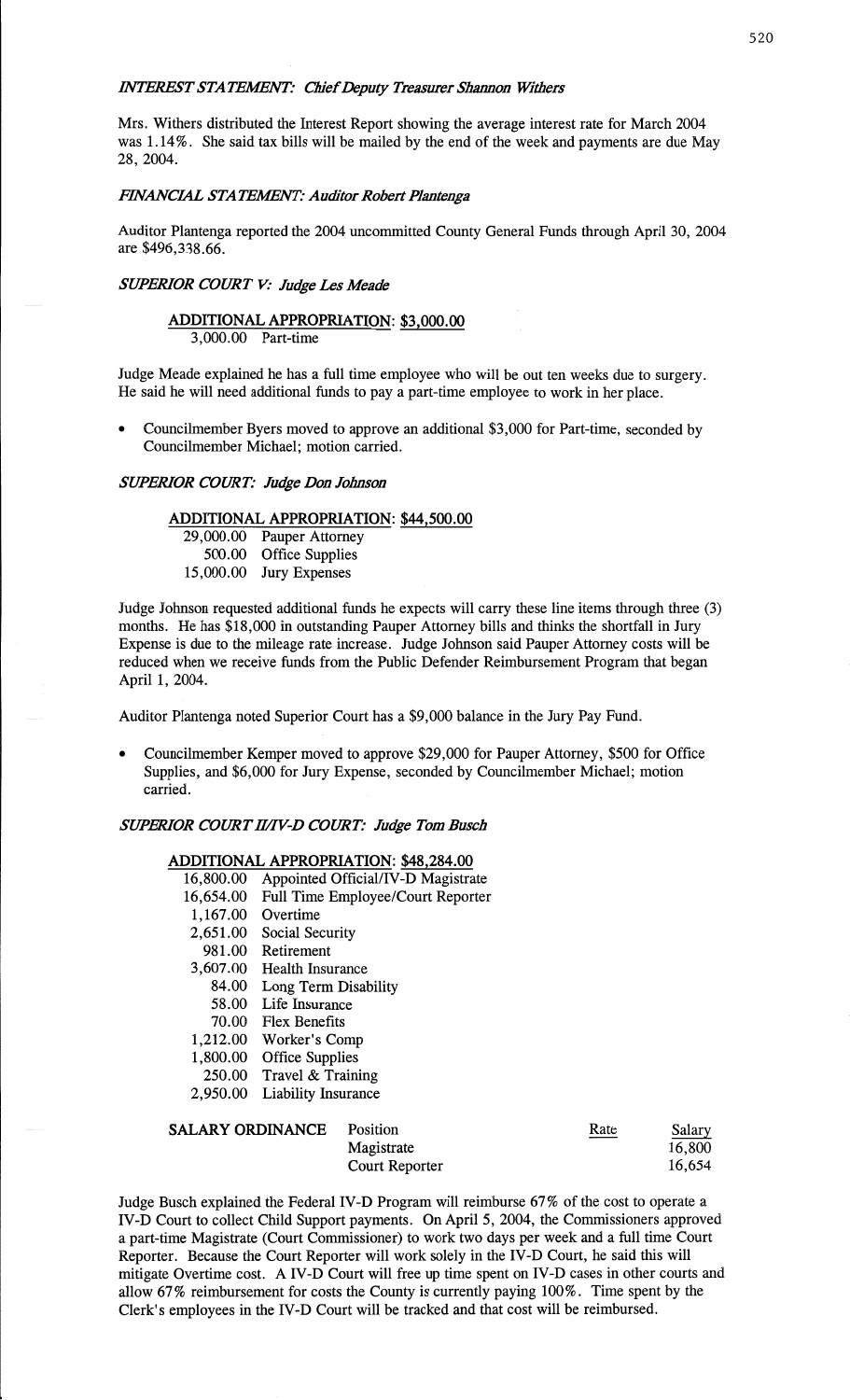- **0** Councilmember Kessler commented 3 **ND Court** will allow four **other** courts **to** work more **efficiently and moved to approve the** appropriation **effective** July **1,** 2004 **through December 31,** 2004, seconded **by Councilmember** Byers; motion carried.
- **<sup>0</sup>**Councilmember Kessler moved **to** approve **the salary** ordinance, seconded **by Councihnember Michael;** motion carried.

## *SWERIOR COURT* **M:** *Judge* **Lot** *Rush*

# **ADDITIONAL APPROPRIATION: \$400,250.00**  400,000.00 Institutional Care **250.00** Judge **Pro Tem**

Judge **Rush** said approval **of her** request **for** \$400,000 **for** Institutional Care **will** keep **her** bill **current for** 2004. **She expects to** receive **a** bill **of** \$380,00 **to** \$410,000 from **the DOC**  (Department **of** Corrections) **for the** first **six** months **of** 2004. **She has a** \$255,000 balance **in** this line **item, but** said **she** will need that **to pay** private detention facilities **for short** term detention **of 1 to 10** days.

Auditor Plantenga distributed **a printout** showing billings **and payments for Boys** School **and**  Girls School **for** from **7/1/2002** through **4/** 19/2004. **The** numbers show **the** County's debt decreased from \$1.4 million **at the end of** 2002 **to** \$1.2 million **at the end of** 2003. **In an effort to pay** down **the DOC** debt, **the** Council's 2004 Budget includes a **line item of** \$100,000. **Auditor Plantenga's** numbers also show Judge Rush accelerated **her** 2004 **payments:** 

|        | Boys School  | Girls School |
|--------|--------------|--------------|
| Billed | \$253,595.05 | \$99,519.85  |
| Paid   | \$500,000.00 | \$125,000.00 |

**Councihnember** Kemper **said he thinks the** Council **can** only appropriate \$100,000 today **and Councilmember** Kessler agreed.

- **<sup>0</sup>Councilmember Kemper** moved **to approve** \$100,000 **for** Institutional **Care,** seconded **by Councilmember** Byers; **motion carried.**
- **0** Councilmember **Kemper** moved **to** approve \$250 **for** Judge **Pro** Tem, **seconded by**  Councilmember Michael; **motion** carried.

#### *TREASURER*

#### **ADDITIONAL APPROPRIATION: \$10,000.00**

**2,000.00** Printed **Forms**  8,000.00 **Other Professional** Services

**Action on** these requests will **be** delayed until **the** June meeting **due to an** advertising error.

#### *MITS: Secretary Lisa Johnson*

**Electronic Data Submission Fund 458** 

## **ADDITIONAL APPROPRIATION: \$6,725.00**  6,725.00 Capital Outlay *-* Equip

Mrs. Johnson **explained this is an** appropriation **of** funds derived from **the sale of** maps **to be**  used toward **the** purchase **of the** server **for Courtview.** 

**<sup>0</sup>**Councilmember Kessler moved **to** approve **the appropriation of** \$6,725 **in Fund** 458, seconded **by** Councilmember **Michael;** motion carried.

## **EDIT Fund 301**

## **ADDITIONAL APPROPRIATION:** \$25,802.00 12,901.00 Contracts *-* Misc

12,901.00 **Capital** Outlay

**This** request **appropriates** funds received **from the** City **of** Lafayette **to** apply toward **the web** site **update.** 

**<sup>0</sup>Councilmember Kessler** moved **to approve the appropriation of** \$25,802 **in** Fund 301, seconded **by Councilmember Michael;** motion carried.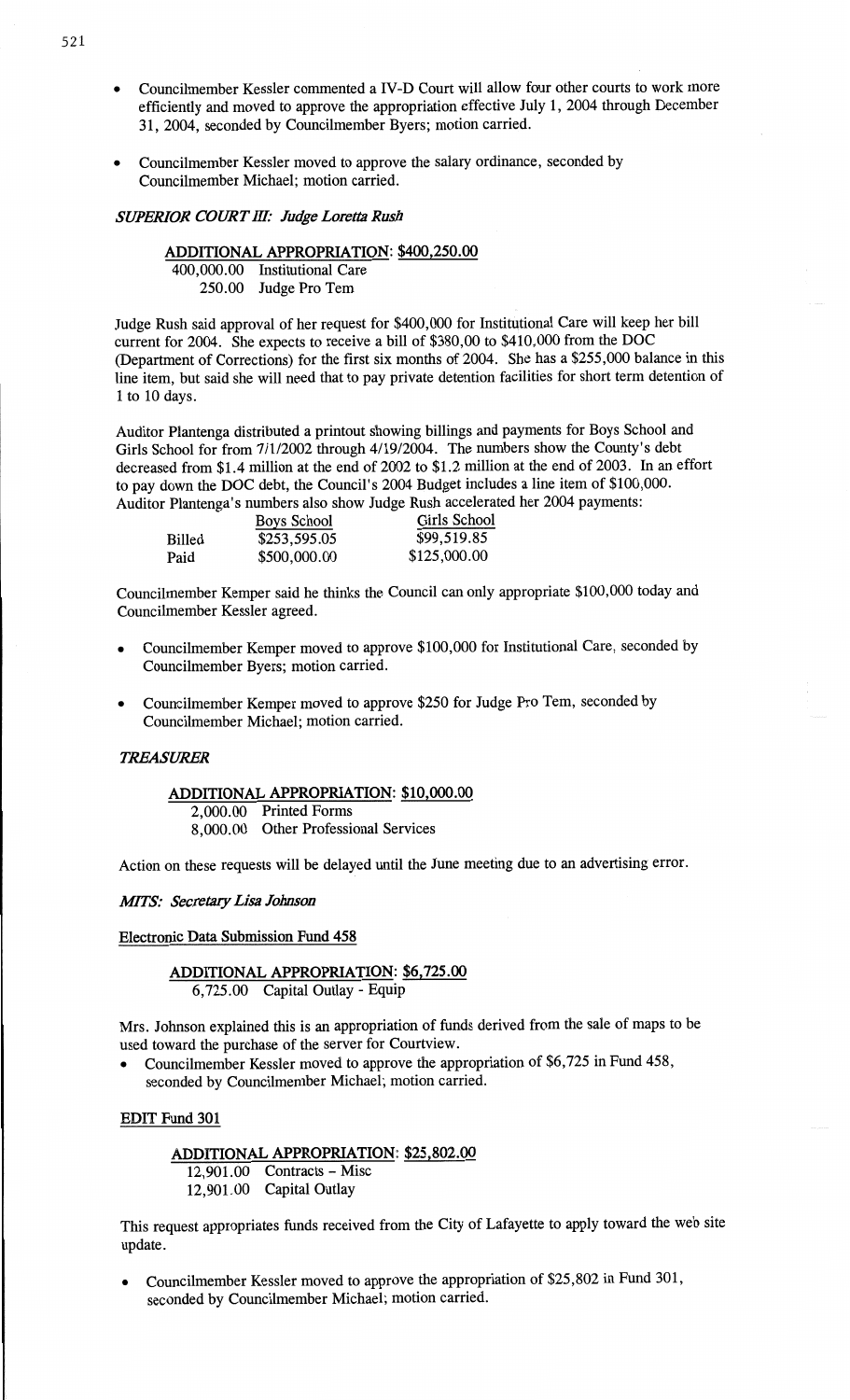**TRANSFER:** \$3,230.00

| From: | 301-1420-413-43-90 Contracts Misc      | 3,230.00 |
|-------|----------------------------------------|----------|
| To:   | $301-1420-411-12-20$ Part-time - Other | 3,000.00 |
|       | 301-1420-411-15-10 Social Security     | 230.00   |

**- Councilmember** Kessler moved **to** approve **the** transfer, seconded **by** Councilmember Michael; motion carried.

## **COWTYASS'ES'LS'OR: Reassessment Emd 281**

| <b>TRANSFER: \$400.00</b> |                                   |  |        |
|---------------------------|-----------------------------------|--|--------|
| From:                     | 281-0510-412-20-10 Supplies       |  | 400.00 |
| To:                       | 281-0510-414-62-90 Capital Outlay |  | 400.00 |

**This** transfer **is to complete the computer purchase for use** with **G18.** 

**<sup>0</sup>**Councilmember Kemper moved **to** approve **the transfer,** seconded **by Councilmember Basham; motion** carried.

## *FYI:* **Commissioner** *Ruth Sbedd*

**TEC is sponsoring an** outing **for employees and** their **families at** 7:30 P.M., Thursday, **May 20,**  <sup>2004</sup>**at** Wolf Park.

## *NEW YORK TRIP REPORT*

- . Councilmember Kemper: **The** group's visit **to** Fitch, Moody's **and FSA,** a bond insurance company, **was** positive.
- . Auditor Plantenga: Moody's **planned to ask us for an update if we hadn't made the** trip. **All**  were impressed with **Tippecanoe** County. Fitch **and** Moody's have **not** seen a Business **or**  Operating **Plan** from another **county.**
- . Councilmember Pruitt: **He was impressed that** Fitch **and Moody's had studied our** materials prior **to the** visit.
- . Auditor Plantenga: **The** goal **of the trip was not to request an** upgrade **of our rating but to maintain it.**

#### *OTHER BUSINESS*

#### **Park Board Appointment**

*<sup>0</sup>***Due to the** death **of Paul** Finkenbinder, **the** Council's representative **to the** County **Park**  Board, Councilmember **Basham moved to appoint Scott** Rumble **to fill the** vacant position, **and to grant Mr.** Finkenbinder **posthumous** status **of** Park Board **Emeritus** member **due to his**  many **years of** dedicated service, seconded **by Councilmember Michael;** motion carried.'

Councilmember Basham said **she will** arrange **the** appropriate paperwork.

## **State County Council Meeting**

Councilmember **Basham announced** there will **be a** State called County Council **Meeting on**  Saturday, June **12,** 2004.

#### **Public Defender Commission Update**

Councilmember Kemper announced **he met** with **Commission** members **today at Noon. One** item **of** discussion dealt with whether appeal cases **should be** assigned **to a** single Public Defender **or**  given **to** paid attorneys **who** will charge **an** hourly rate. **He thinks** Judge Busch will bring this issue **to the** Council.

Councilmember Kemper mentioned **there is** a Forensic Diversion Fund **now** available **for** those with mental **illness and** addictive disorders **that** will **be** administered **by Community** Corrections.

## **Wheel Tax**

**Councilmember** Byers reported **he** asked **the** President **to put** discussion **of the** Wheel **Tax on**  today's **Agenda, but she denied his** request. **He thinks the** Council **needs to find funding to** pave gravel roads. Attorney **Luhman** said **if** Council **wants this** issue **on the** agenda, **it** will take **<sup>a</sup>**